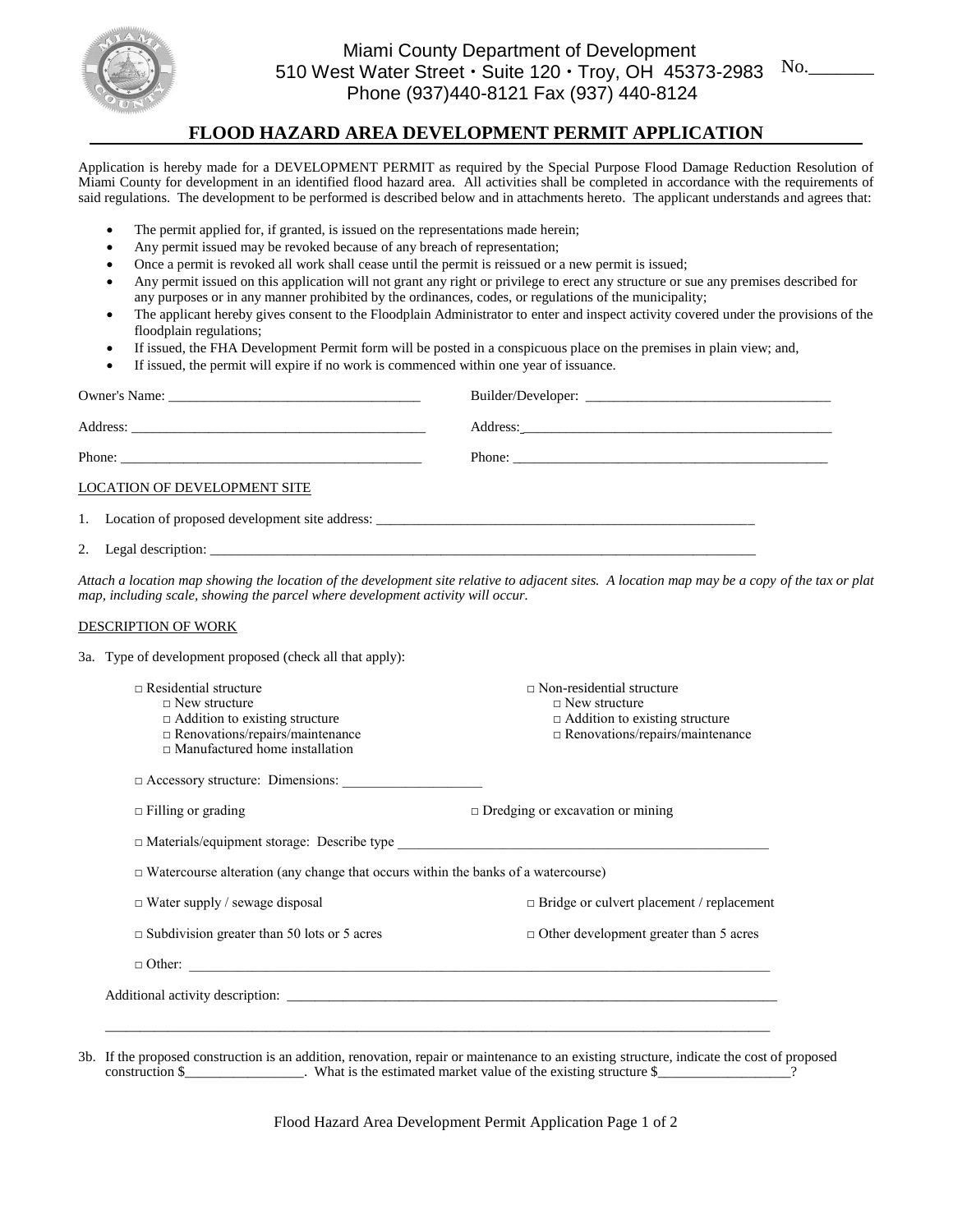#### *NOTES AND ADDITIONAL SUBMITTAL REQUIREMENTS:*

- In addition to completion of this form the applicant agrees to submit any additional information required by the *floodplain administrator in order to determine that the proposed development is compliant with the local and federal flood damage prevention criteria of the National Flood Insurance Program. Site plans for all development proposals must:* 
	- *Be drawn to scale with north arrow.*
	- *Show property boundaries, floodway, and floodplain lines.*
	- *Show dimensions of the lot.*
	- *Show dimensions and location of existing and/or proposed development on the site.*
	- *Show areas to be cut and filled.*
- *Applications for residential and non-residential structures must also include:*
	- *The proposed lowest floor elevation based on the datum used on the effective Flood Insurance Rate Map and base flood elevation for the site.*
	- *Identification of whether the structure has a basement or enclosure below the lowest floor, and if it contains a basement or enclosure, detailed drawings showing foundation openings to allow passage of floodwaters.*
	- *Description of how building utilities will be protected from flood waters including drawings showing locations of such utilities.*
	- *Detailed description of anchoring system for all mobile and manufactured homes.*
	- *Description of construction materials that will be used below the flood protection elevation.*
- *An existing structure must comply with the flood protection standards if it is substantially improved (an improvement equal to or greater than 50% of the market value of the structure). The "substantial improvement" definition applies to existing structures only and that once a structure meets the definition of "new construction" any further improvements to that structure must meet "new construction" requirements. For floodplain management purposes "new construction" means structures for which "start of construction" began on or after the effective date of the initial Flood Insurance Rate Map issued by FEMA for the community.*
- *Any pre-FIRM structure within the FHA that has sustained damage from any source (flood, fire, etc…) must be evaluated to determine if the structure is "substantially damaged" (damaged to 50% or more of the market value of the structure). If the structure is "substantially damaged, the structure must be brought into compliance with the flood protection standards.*
- *For subdivision proposals greater than 5 acres or 50 lots, or large-scale developments greater than 5 acres, a hydrologic and hydraulic analysis must be conducted to determine base flood elevations in flood hazard areas where no base flood elevations are provided.*
- *A Conditional Letter of Map Revision (CLOMR) must be obtained for proposed projects that would result in more than a 1.0 foot increase in BFE on a watercourse that has been studied through detailed hydrologic and hydraulic analyses where BFEs have been specified, but no floodway has been designated OR when a project proposed (totally or partially within the floodway) along a waterocurse for which detailed analyses have been conducted and BFEs and a floodway have been designated would result in any (greater than 0.0 foot) increase in the BFE.*
- *Applications for non-residential structures proposed to be floodproofed must have a completed FEMA floodproofing certification form attached (can only be completed by a Registered Professional Engineer or Architect).*
- *All development proposals determined to be located in a floodway must be accompanied by a hydrologic and hydraulic analysis showing impacts on of the development on flood heights (can only be completed by a Registered Professional Engineer).*
- *Development proposals that are considered alterations of a watercourse must be accompanied by an analysis showing that the flood carrying capacity of the watercourse has not been reduced.*

I AGREE THAT ALL STATEMENTS IN AND ATTACHMENTS TO THIS APPLICATION ARE A TRUE DESCRIPTION OF THE EXISTING PROPERTY AND THE PROPOSED DEVELOPMENT ACTIVITY. I UNDERSTAND THE DEVELOPMENT REQUIREMENTS FOR SPECIAL FLOOD HAZARD AREA ACTIVITIES PER THE APPROPRIATE ORDINANCE OR RESOLUTION AND AGREE TO ABIDE THERETO. I UNDERSTAND IT IS MY RESPONSIBILITY TO OBTAIN ALL OTHER APPLICABLE FEDERAL, STATE AND LOCAL PERMITS.

Applicant's Signature:

Date: \_\_\_\_/\_\_\_\_\_\_\_\_\_/\_\_\_\_\_\_\_\_\_

Flood Hazard Area Development Permit Application Page 2 of 2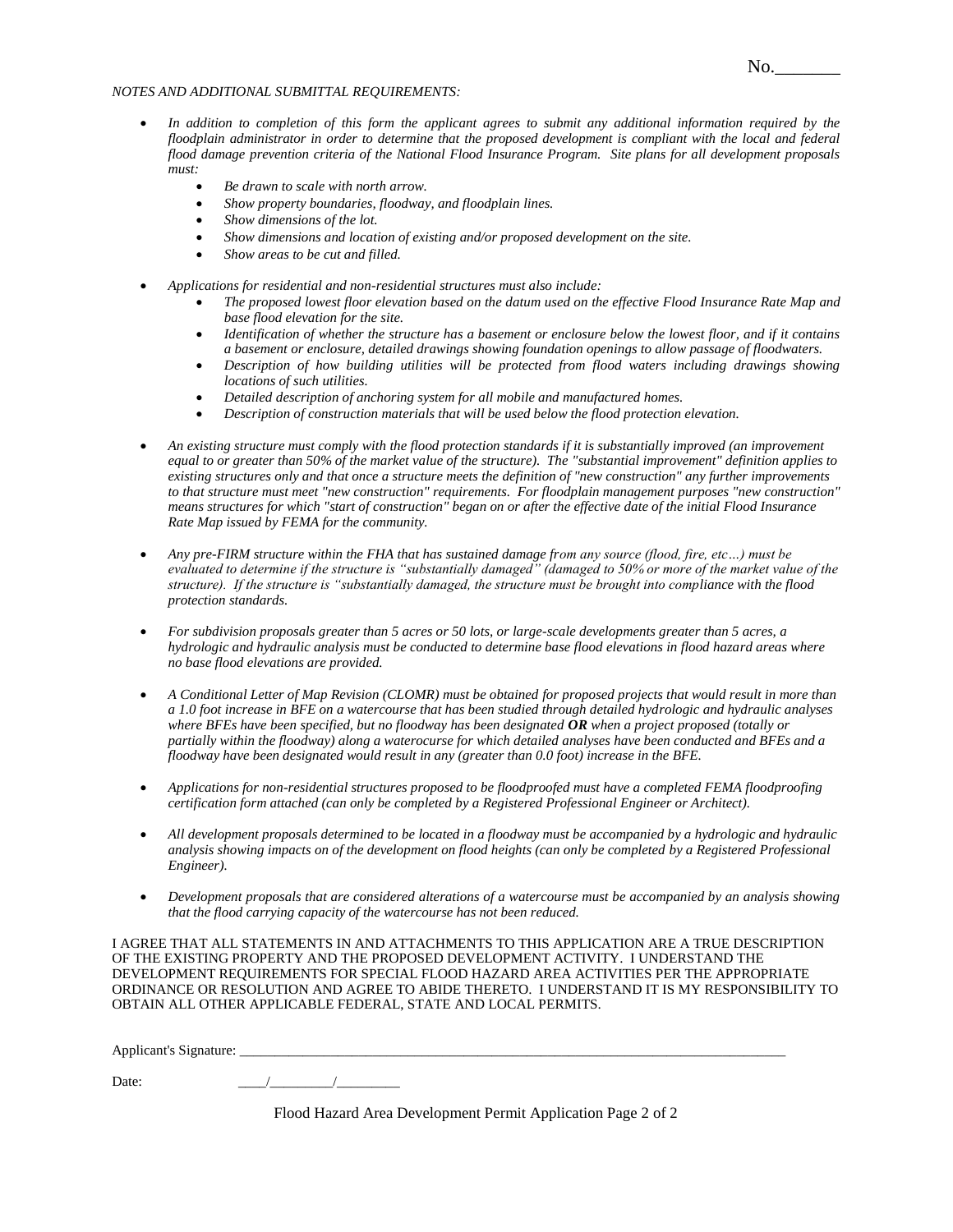## **FLOOD HAZARD AREA DEVELOPMENT PERMIT ADMINISTRATIVE CHECKLIST**

| NOTE: | <i><b>INDIAN AD INVESTIGATION</b></i><br>The following is to be completed by the local floodplain administrator. All references to elevations are in feet mean<br>sea level (m.s.l.) according to the datum used on the effective Flood Insurance Rate Maps.                                                   |            |
|-------|----------------------------------------------------------------------------------------------------------------------------------------------------------------------------------------------------------------------------------------------------------------------------------------------------------------|------------|
| 1.    | The proposed development is in:                                                                                                                                                                                                                                                                                |            |
|       | An identified floodway.                                                                                                                                                                                                                                                                                        |            |
|       | Does a hydrologic and hydraulic engineering analysis accompany the application                                                                                                                                                                                                                                 | Y/N        |
|       | Does the analysis have a certification that flood heights will not be increased                                                                                                                                                                                                                                | Y/N        |
|       | Is the analysis certified by a Registered Professional Engineer                                                                                                                                                                                                                                                | Y/N        |
|       | A flood hazard area where base flood elevations exist with no identified floodway.<br>Does a hydrologic and hydraulic engineering analysis accompany the application                                                                                                                                           | Y/N        |
|       | Does the analysis have a certification that flood heights will be increased less                                                                                                                                                                                                                               |            |
|       | than the height designated in the community's flood damage reduction regulations                                                                                                                                                                                                                               |            |
|       | (in no case will this be more than one foot)                                                                                                                                                                                                                                                                   | Y/N        |
|       | Is the analysis certified by a Registered Professional Engineer                                                                                                                                                                                                                                                | Y/N        |
|       | An area within the floodplain fringe.                                                                                                                                                                                                                                                                          |            |
|       | An approximate flood hazard area (Zone A).                                                                                                                                                                                                                                                                     |            |
|       | Within the banks of a watercourse.                                                                                                                                                                                                                                                                             |            |
|       | Does an analysis demonstrating that the flood carrying capacity has not been                                                                                                                                                                                                                                   |            |
|       | diminished accompany the application                                                                                                                                                                                                                                                                           | Y/N        |
|       |                                                                                                                                                                                                                                                                                                                |            |
|       | Data source                                                                                                                                                                                                                                                                                                    |            |
|       |                                                                                                                                                                                                                                                                                                                |            |
| 2.    | Does proposed development meet NFIP and local "Use and Development Standards" of your regulations?<br>Permitted Use.<br>Water and wastewater systems standards met.<br>$\overline{\phantom{a}}$<br>Subdivision standards met (All public utilities and facilities safe from flooding, adequate drainage, flood |            |
|       | elevations generated where applicable).                                                                                                                                                                                                                                                                        |            |
|       | Residential/non-residential structures standards met. Lowest floor elevation ______________ feet m.s.l.                                                                                                                                                                                                        |            |
|       | Substantial improvement / substantial damage                                                                                                                                                                                                                                                                   | Y / N      |
|       | Anchored properly (manufactured home affixed to permanent foundation)<br>Utilities protected against flooding                                                                                                                                                                                                  | Y/N<br>Y/N |
|       | Construction materials below flood protection elevation resistant to flood damage                                                                                                                                                                                                                              | Y/N        |
|       | Lowest floor elevated to or above flood protection elevation (BFE + freeboard $(2')$ )                                                                                                                                                                                                                         | Y/N        |
|       | Has an enclosure below lowest floor (crawl space, walkout basement)                                                                                                                                                                                                                                            | Y/N        |
|       | Enclosure have proper number and area of openings                                                                                                                                                                                                                                                              | Y/N        |
|       | Enclosure unfinished and only used for parking, materials storage or entry                                                                                                                                                                                                                                     | Y/N        |
|       | Accessory structure standards met (square footage, use, foundation openings).                                                                                                                                                                                                                                  | Y/N        |
|       | Recreational vehicle standards met.                                                                                                                                                                                                                                                                            |            |
|       | Above ground gas or liquid storage tank anchored.                                                                                                                                                                                                                                                              |            |
|       | Flood carrying capacity maintained for floodway development, areas where FEMA<br>has provided BFE data but no floodways, or for alterations of a watercourse.                                                                                                                                                  |            |
| 3.    | Does proposed development trigger requirement to submit a Letter of Map Revision or                                                                                                                                                                                                                            |            |
|       | Conditional Letter of Map Revision?                                                                                                                                                                                                                                                                            | Y/N        |
|       | <b>DECISION RECORD</b>                                                                                                                                                                                                                                                                                         |            |
| 4.    | The proposed development is in compliance with applicable floodplain standards. FLOOD HAZARD AREA                                                                                                                                                                                                              |            |
|       | DEVELOPMENT PERMIT ISSUED ON__________.                                                                                                                                                                                                                                                                        |            |
| 5.    | The proposed development is not in compliance with applicable floodplain standards.<br>FLOOD HAZARD AREA DEVELOPMENT PERMIT DENIED ON ___________________. Reason(s):                                                                                                                                          |            |
| 6.    | The proposed development is exempt from the floodplain standards per Section of the Flood Damage<br>Prevention Ordinance (Resolution) No.                                                                                                                                                                      |            |
|       |                                                                                                                                                                                                                                                                                                                |            |
|       | Administrator's Signature: 1990 and 200 ministrator's Signature: 1990 and 200 ministrator's Signature:                                                                                                                                                                                                         |            |